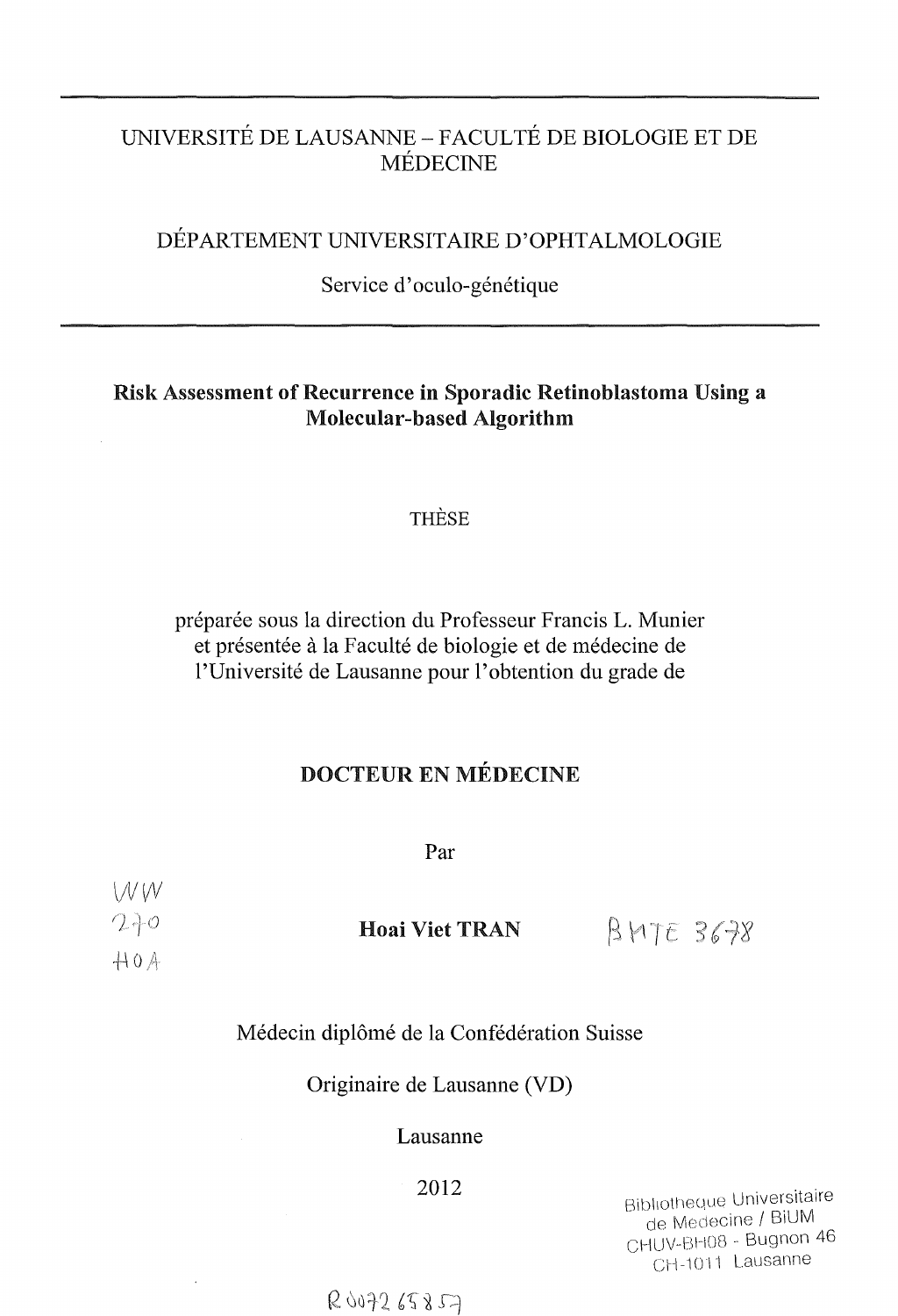Université de Lausanne Faculté de biologie et de médecine

*Ecole Doctorale Doctorat en médecine* 

# **Imprimatur**

*Vu le rapport présenté par le jury d'examen, composé de* 

| Directeur de thèse                 | Monsieur le Professeur Francis L. Munier |  |
|------------------------------------|------------------------------------------|--|
| Co-Directeur de thèse              |                                          |  |
| Expert                             | Monsieur le Docteur Julien Bogousslavsky |  |
| Directrice de l'Ecole<br>doctorale | Madame le Professeur Stephanie Clarke    |  |

*la Commission* MD *de l'Ecole doctorale autorise l'impression de la thèse de* 

# *Monsieur Hoai Viet Tran*

*intitulée* 

# *Risle Assessment of Recurrence in Sporadic Retinoblastoma Using a Molecular-based Algorithm*

*Lausanne, le 18 octobre 2012* 

*pour Le Doyen de la Faculté de Biologie et de Médecine* 

Cleapen

*Madanie le Professeur Stephanie Clarke, Directrice de l'Ecole doctorale*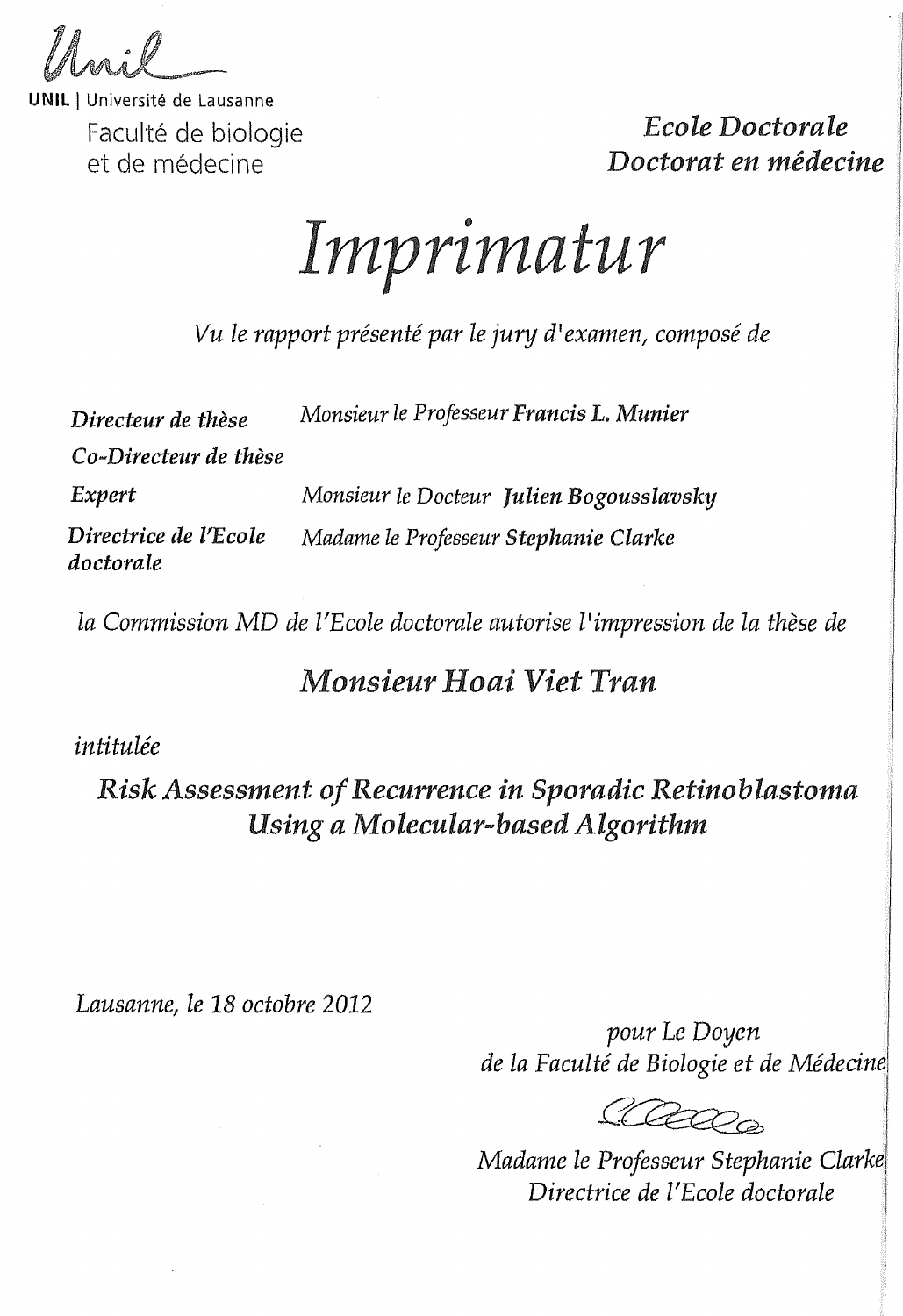#### RESUME

Le rétinoblastome (Rb) est une tumeur provenant des cellules rétiniennes progénitrices des photorécepteurs. C'est la tumeur pédiatrique maligne la plus fréquente avec une incidence par naissance évaluée entre 1/15'000 et 1/20'000. Les enfants atteints de Rb sont diagnostiqué dans leur grande majorité avant l'âge de 4 ans, soit le temps nécessaire à la différentiation et à la maturation des photorécepteurs et donc à la disparition de la cellule d'origine du Rb. La survie du patient, la sauvegarde oculaire et le pronostic visuel restent excellents pour autant que le traitement ne soit pas différé. Dans sa variante non héréditaire (60%) le Rb est toujours unilatéral et sporadique. Le Rb héréditaire de transmission dominante autosomique (40%), se décline sous toutes les formes, familiale (10%) ou sporadique (30%), que l'atteinte soit unilatérale ou bilatérale.

La majorité des mutations causales sont uniques et distribuées de façon aléatoire sur la totalité du gène RB1 sans région prédisposante. La détection de ces mutations est couteuse et chronophage, tout en présentant un taux de détection relativement bas; surtout dans les cas de Rb sporadiques unilatéraux. Dans le but d'identifier les patients présentant un risque réel de développer un Rb, et de réduire le nombre d'examens sous narcose requis pour le dépistage de la maladie chez les sujets à risque, nous avons développé une stratégie sensible, rapide, efficace et peu couteuse basée sur une analyse de l'haplotype intragénique. Cet algorithme prend en compte a) la perte d'hétérozygotie intratumorale du gène RBl, b) l'origine paternelle préférentielle des nouvelles mutations germinales et c) un risque *a priori* dérivé des données empiriques de Vogel. Pendant la période allant de janvier 1994 à décembre 2006, nous avons comparé l'apparition de nouveau Rb parmi la fratrie et la descendance de patient atteints au nombre de nouveaux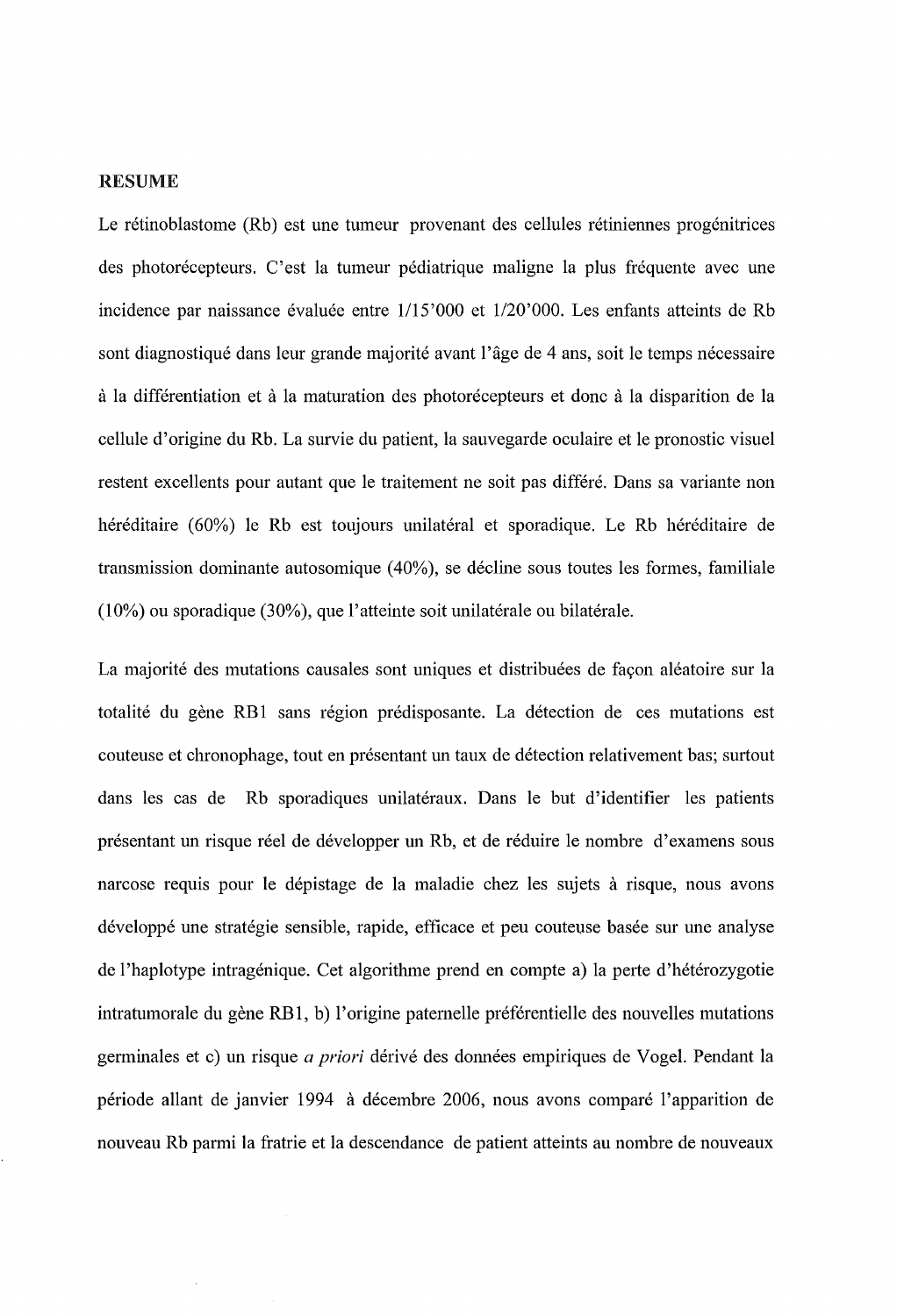cas attendus calculé par notre algorithme. 134 familles ont été étudiées. L'analyse moléculaire a été effectuée chez 570 personnes dont 99 patients âgés de moins de 4 ans et donc à risque de développer un Rb. Parmi cette cohorte, nous avons observé l'apparition d'un cas de Rb, alors que les risques cumulés *a posteriori* calculé par notre algorithme prédisait l'apparition de 1.77 nouveau cas. Dans cette étude, nous avons pu valider notre algorithme prédisant la récurrence de Rb chez les parents de  $1<sup>er</sup>$  degré de patients atteints. Cet outil devrait grandement faciliter le conseil génétique ainsi que le suivi des patients à risque de développer un Rb, surtout dans les cas ou le séquençage direct du gène RBl n'est pas disponible ou est resté non informatif.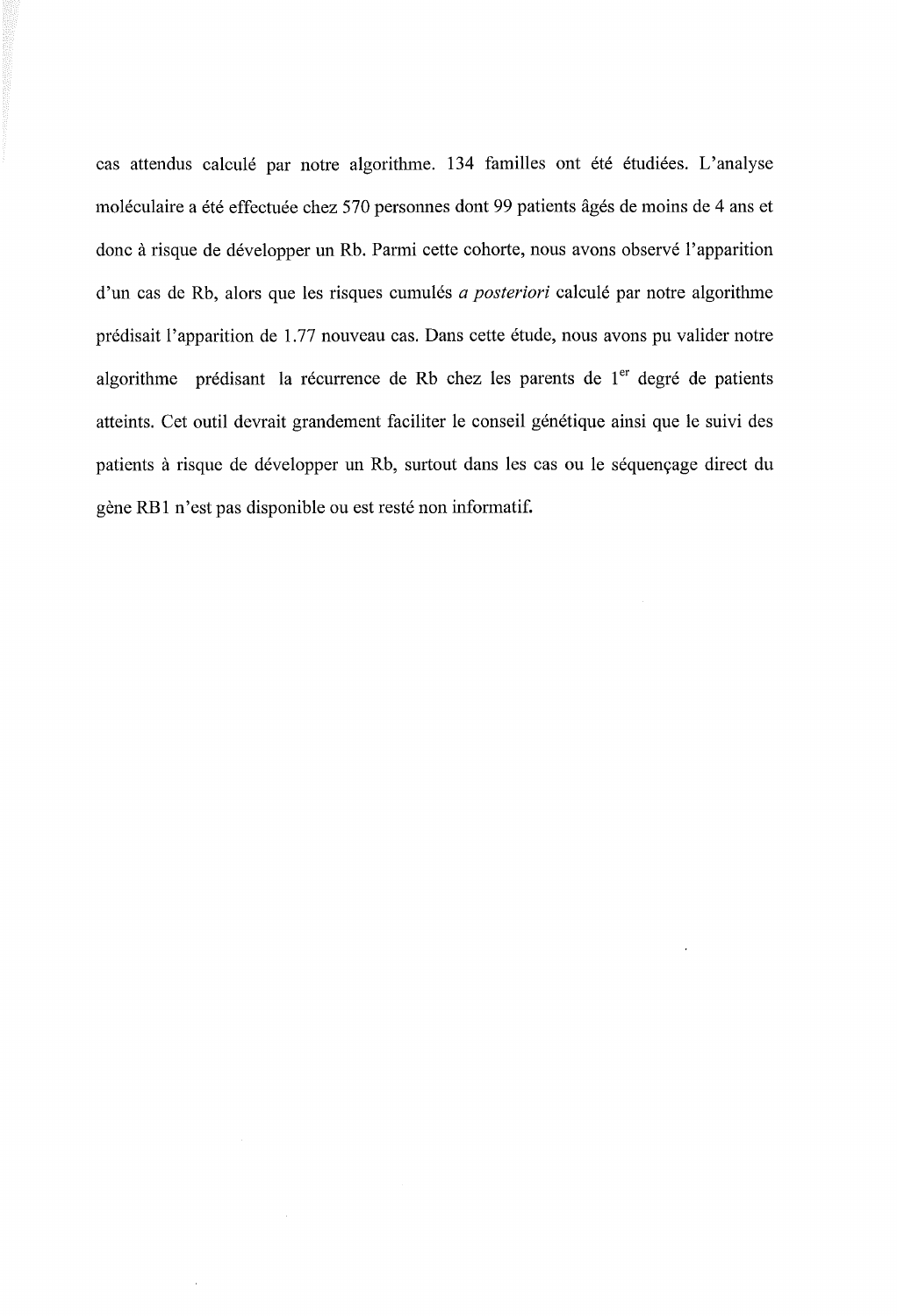#### RESEARCH REPORT

# Risk assessment of recurrence in sporadic retinoblastoma using a molecular-based algorithm

Hoai Viet Tran<sup>1,2</sup>, Daniel F. Schorderet<sup>2,3,4</sup>, Marie-Claire Gaillard<sup>1</sup>, Aubin Balmer<sup>1,3</sup>, and Francis L. Munier<sup>1,3</sup>

*1 fules Canin Eye Hospital, Lausanne, Switzerland, 2 IRO* - *Institute for Research in Ophthalmology, Sion, Switzerland, 3 Department of Ophthalmologi;, University of Lausanne, Switzerland, and 4EPFL* - *Swiss Federal Institute of Technology, Lausanne, Switzerland* 

#### ABSTRACT

*Purpose:* Most RBl mutations are unique and distributed throughout the RBl gene. Their detection can be time-consuming and the yield especially low in cases of conservatively-treated sporadic unilateral retinoblastoma (Rb) patients. In order to identify patients with true risk of developing Rb, and to reduce the number of unnecessary examinations under anesthesia in all other cases, we developed a universal sensitive, efficient and cost-effective strategy based on intragenic haplotype analysis.

*Methods:* This algorithm allows the calculation of the a posteriori risk of developing Rb and takes into account (a) RB1 loss of heterozygosity in tumors, (b) preferential paternal origin of new germline mutations, (c) a priori risk derived from empirical data by Vogel, and (d) disease penetrance of 90% in most cases. We report the occurrence of Rb in first degree relatives of patients with sporadic Rb who visited the Jules Gonin Eye Hospital, Lausanne, Switzerland, from January 1994 to December 2006 compared to expected new cases of Rb using our algorithm.

*Results:* A total of 134 families with sporadic Rb were enrolled; testing was performed in 570 individuals and 99 patients younger than 4 years old were identified, We observed one new case of Rb, Using our algorithm, the cumulated total a posteriori risk of recurrence was 1.77.

*Conclusions:* This is the first time that linkage analysis has been validated to monitor the risk of recurrence in sporadic Rb. This should be a useful tool in genetic counseling, especially when direct RBl screening for mutations leaves a negative result or is unavailable.

Keywords: Sporadic, retinoblastoma, recurrence, linkage analysis, genetic counseling

#### **INTRODUCTION**

Retinoblastoma (Rb) is the most common pediatric ocular malignancy and the most prevalent eye cancer around the world.<sup>1</sup> Rb originates from progenitors of retinal sensory cells, most probably along a cone lineage, $2,3$  with an estimated incidence between 1/18,000 and 1/20,000 live births. <sup>4</sup> , 5 Affected children will develop Rb very early in life, during the period of cellular differentiation until the age of 4 years. Rb is still a mutilating, blinding and sometimes lethal disorder. There are two forms of Rb; familial and sporadic, the latter being the most widespread and accounting for more than 85% of the cases.

Rb was a model for Knudson's two hit hypothesis.<sup>6</sup> In his initial hypothesis, he stated that two mutational

events were required for the initiation of Rb. Later, it was shown that these two mutational events inactivate both alleles of a single gene. Current knowledge indicates that mutations affecting both alleles of the Rb susceptibility gene (RBl) are a prerequisite for the development of this tumor. $6-8$  In most patients with sporadic unilateral Rb, the two RBl gene mutations that initiate tumor development are somatic events, and none are present in DNA from constitutional cells. $9-11$  In fact 10–15% of them carry either homogeneous or mosaic mutations (see the description of the algorithm below). Patients with sporadic bilateral or familial retinoblastoma are heterozygous for an RBl gene mutation that was either inherited from an affected parent or that occurred de novo in parental germline cells.

Received 02 November 2010; revised 08 July 2011; accepted 17 July 2011

Correspondence: Francis Munier, MD, Jules Gonin Eye Hospital, 15, Avenue de France, 1004 Lausanne VD, Switzerland. Tel: +4121626 85 82. Fax: +41 21 626 85 44. E-mail: francis.munier@fa2.ch.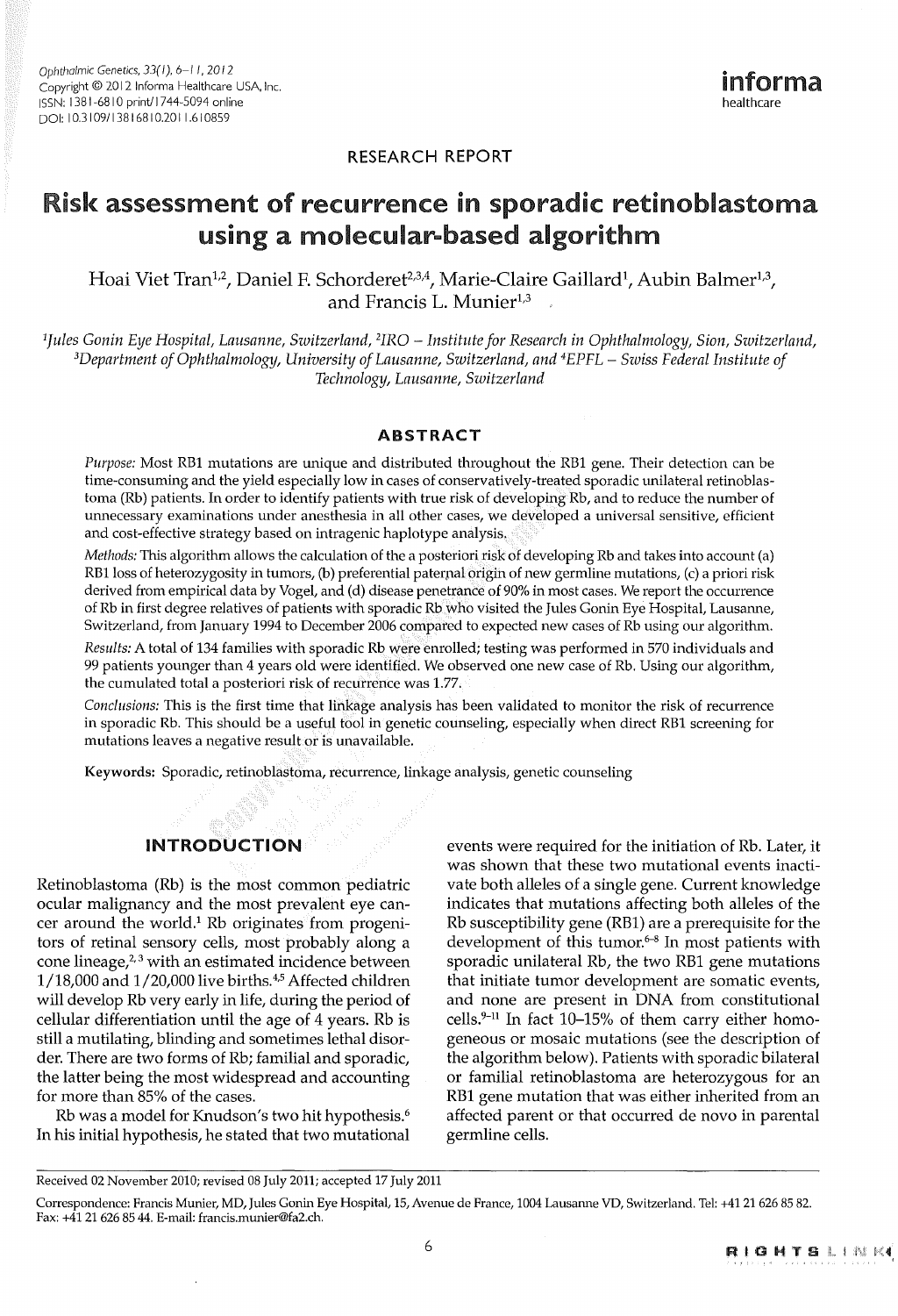Management of affected individuals also takes into  $\frac{1}{2}$  account genetic counseling to relatives at risk. Genetic counseling of sporadic Rb can either be based on empirical risk calculations<sup>12</sup> or on the segregation of RBl mutant alleles. In the former case, identification of disease recurrence relies on systematic examination under anesthesia (EUA) of all first degree relatives irrespective of their genetic predisposition from birth until 4 years of age; while in the latter, only the RBl mutant carriers are investigated. Unfortunately, the underlying technology that leads to the oncogenic mutation is only available to limited number of patients around the world and is still expensive and time-consuming. Additionally, because the inactivating mutations are highly heterogeneous and distributed along the entire coding sequence of the gene, some 90% of sporadic unilateral Rb and 12-25% of sporadic bilateral Rb have undetected mutation despite all mutational screening efforts,1 3-16 leaving more than 50% of families without molecular diagnosis and accurate genetic counseling of the disease. This prompted us to develop and validate an algorithm based on linkage analysis in a large population at risk to improve genetic counseling and disease follow-up in comparison to classical systematic EAU in patients at risk with sporadic Rb. Thus, the primary goal of molecular testing is to identify individuals with significant risk while avoiding repeated examinations in those with minimal risk.

#### MATERIAlS AND METHODS

#### Patients

All consecutive patients with uni- or bilateral sporadic Rb including their first degree relatives seen between January 1994 and December 2006 at the Jules Gonin Eye Hospital were enrolled. Patients were referred from several countries, mostly Switzerland, Italy, Portugal and Greece. Written informed consent was obtained from all patients and members of the family using a consent form approved by the Swiss Federal Office of Public Health (035.0003-48) for Clinical Research and following the tenets of the Declaration of Helsinki.

All patients at risk were defined as siblings or children of affected Rb patients younger than 4 years of age. They were followed until the age of 48 months and automatically assigned a follow-up under narcosis at 1, 3, 6, 10, 15, 21, 28, 36 and 42 months as customary. Occurrence of new patients with Rb among this population was noted and compared to the predicted number of expected cases using our algorithm.

From January 1994 to July 2003, molecular characterization of RBl alleles was performed using intra/ extragenic sequence polymorphisms such as restriction fragment length polymorphisms (RFLP), variable number of tandem repeats (VNTR) sequences, and microsatellites, as listed in Table 1. From August 2003 to December 2006, polymorphie short tandems (STR) were used as recommended by the Best Practice Guidelines of the European Molecular Genetics Quality Network (EMQN) for linkage analysis of RB1 (Table 2).<sup>17</sup> The calculated risks obtained with our algorithm were then cumulated to allow comparison with the observed occurrence of retinoblastoma in this cohort.

#### MolecularTesting

#### *Hybridization to cDNA Probe*

Genomic DNA from peripheral blood leukocytes and tumoral tissue (from fresh tumors) was digested with SOU of HindIII. The resulting fragments were separated onto 0.8% agarose-gel, and blotted onto nylon membrane. 18 The filters were hybridized overnight at 42°C with the p4.95BT probe labeled with digoxigenin. After removal of the unbound probe, the bands were detected using a chemiluminescent substrate for alkaline phosphatase.<sup>19</sup>

#### *Analysis with Polymorphie Markers*

The polymorphie markers used in this study are shown in Tables 1 and 2. Three of the RFLPs were studied by PCR-amplification of the fragments, and the digestion of the product was electrophoresed in polyacrylamide or agarose gel and detected by silver-staining with slight modifications, or ethidium bromide. The VNTR marker is detected by Southern blotting.

The analysis of microsatellite markers is carried out by PCR amplification and electrophoresis in an automated sequencing machine.<sup>20</sup>

TABLE 1 Location of the different polymorphie markers.

| Polymorphic marker           | Probes            | Location  |
|------------------------------|-------------------|-----------|
| Apa I                        | <b>ESD 14.I.I</b> | ESD       |
| BamHI                        | 123M I.8          | Intron 1  |
| Kpnl                         | 95HS 0.5          | Intron 4  |
| Hind III                     | $H3-8$            | Exon 4    |
| Xba I                        | 88R 2.5           | Intron 17 |
| Xba I (I-20 microsatellites) | 88R 2.5           | Intron 20 |
| RsaI (VNTR)                  | 68RS 2.0          | Intron 17 |
| Tth III I (AspI)             | 35R0.6            | Intron 24 |

TABLE 2 Polymorphie short tandems (5TRs) within and linked to the retinoblastoma (RBl) gene.

| Marker name | Location                    |                    |
|-------------|-----------------------------|--------------------|
| D13S161     | Centromeric to RB1 (1.1Mb)  | Z16802             |
| D13S287     | Centromeric to RB1 (1.0Mb)  | Z24331             |
| D13S164     | Centromeric to RB1 (0.05Mb) | Z16858             |
| D13S153     | RB1: intron 2               | Z16494             |
| Rb1.20      | RB1: intron 20              |                    |
| D13S1307    | Telomeric to RB1 (0.25Mb)   | Z51671             |
| D13S165     | Telomeric to RB1 (0.9Mb)    | Z <sub>16900</sub> |
| D13S273     | Telomeric to RB1 (1.25Mb)   | Z23383             |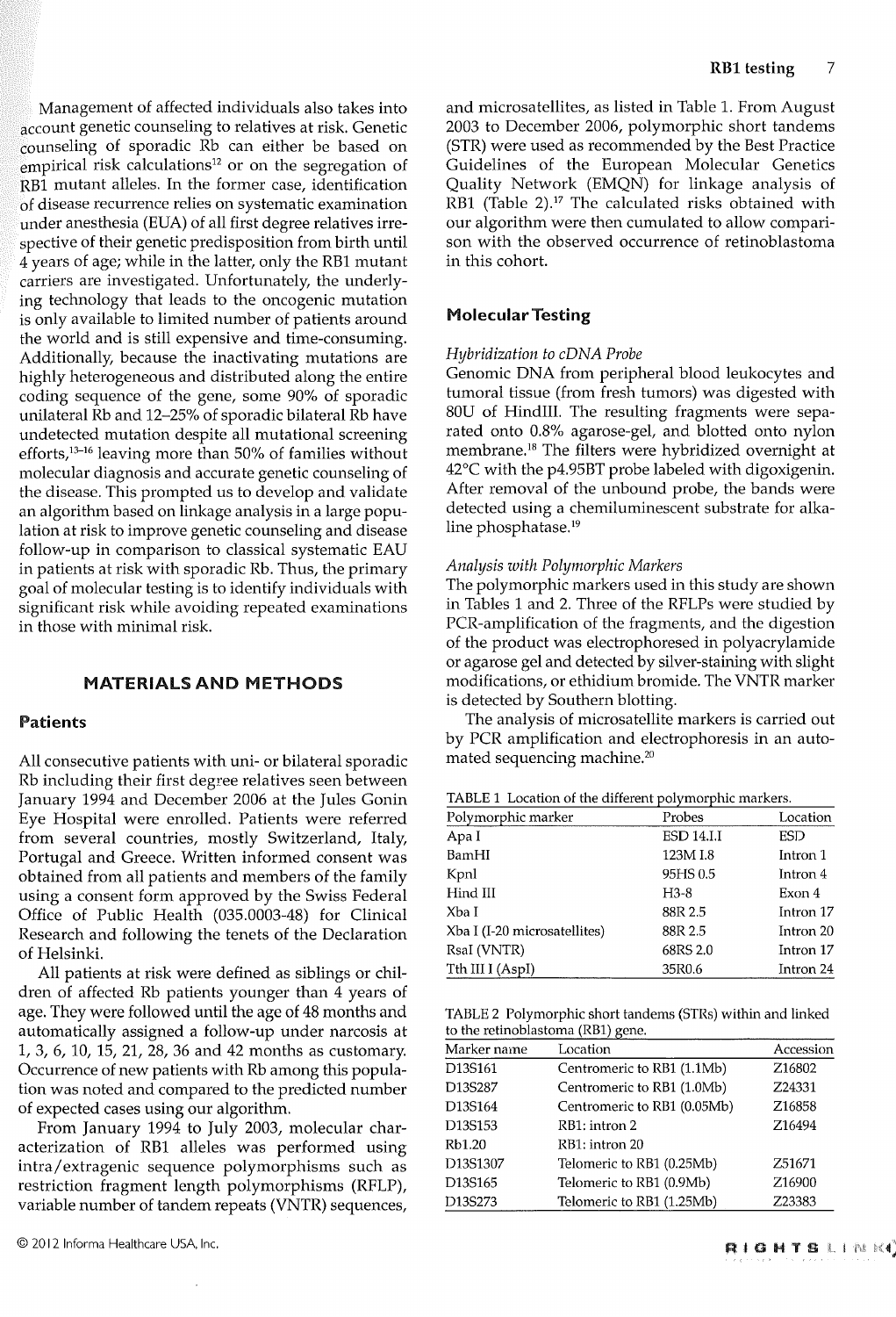#### **Description of the Algorithm**

We designed an algorithm based on haplotype characterization of both RBl alleles applicable to all familles. This algorithm combines segregation analysis using RBl polymorphic markers<sup>21</sup> and is based on: (a) a priori risk derived from empirical data by Vogel, $22$  (b) preferential paternal  $\delta$ rigin of new germline mutations, $^{23,24}$  (c) analysis of loss of heterozygosity (LOH) in the tumor,25 (d) and disease's penetrance of 90% in most cases,<sup>15</sup> although it can vary  $\frac{1}{3}$ ignificantly according to the mutation's type.<sup>14</sup>

*In bilateral sporadic cases* of Rb, risks have been empirically calculated by Vogel as follows: the a priori recurrence risk is 6% for siblings, whereas the a priori transmission risk is 50% for the offspring. 22 If LOH is present in the tumor, the haplotype linked to the predisposing germline mutation can be identified. This in tum allows us to accurately predict the risk (Fig. 1A):

- $2 \times 6\% = 12\%$  risk if the retained haplotype is passed to the sibling, versus 1/20,000 (exclusion) if not.
- $2 \times 50\% = 100\%$  risk if the retained haplotype is transmitted to offspring, versus 1/20,000 (exclusion) if not.

If LOH is not detected or if no tumoral material is available for analysis, the risk will be modified according to inheritance of grandparental alleles (Fig. 1B):

•  $2 \times 6\% = 12\%$  risk for the sibling if the same parental alleles are transmitted;  $2 \times 6 \times 90\% = 10.8\%$  if the paternal allele is transmitted (preferential paternal origin of new germline mutations in 90% of cases;<sup>23</sup> 2×6×10%=1.2% if the maternal allele is transmitted and 1/20 ,000 if both alleles are distinct.

*In unilateral sporadic Rb,* the a priori recurrence risk is 1 % for siblings, whereas the a priori transmission risk is 6% for the offspring. If LOH is present in the tumor, the haplotype linked to the predisposing germline mutation can be identified. This in turn allows the accurate prediction of the risk (Fig. lC):

- $2 \times 1\% = 2\%$  risk if the retained haplotype is passed to the sibling, versus 1/20,000 (exclusion) if not.
- $2 \times 6\% = 12\%$  risk if the retained haplotype is transmitted to offspring, versus 1/20,000 (exclusion) if not.

If LOH is not detected or if no tumoral material is available for analysis, the risk will be modified according to inheritance of grandparental alleles (Fig. 10). In unilateral Rb, the probability of a de-novo event occurring preferentially in the paternal germline is lower than the 90% reported in bilateral cases. An estimate of this probability can be derived from the study of Schüler.<sup>24</sup> This study found that 54% of constitutional



FIGURE 1 (A) Presence of loss of heterozygosity (LOH). Modification of risk in offspring (a priori risk=50%) and in siblings (a priori risk=6%) of bilaterally affected proband. (B) Absence of LOH. Modification of risk in offspring (a priori risk=50%) and in siblings (a priori risk=6%) of bilaterally affected proband. (C) Presence of LOH. Modification of risk in offspring (a priori risk=6%) and in siblings (a priori risk = 1%) of unilaterally affected proband. (D) Absence of LOH. Modification of risk in offspring (a priori risk = 6%) and in siblings (a priori risk =  $1\%$ ) of unilaterally affected proband.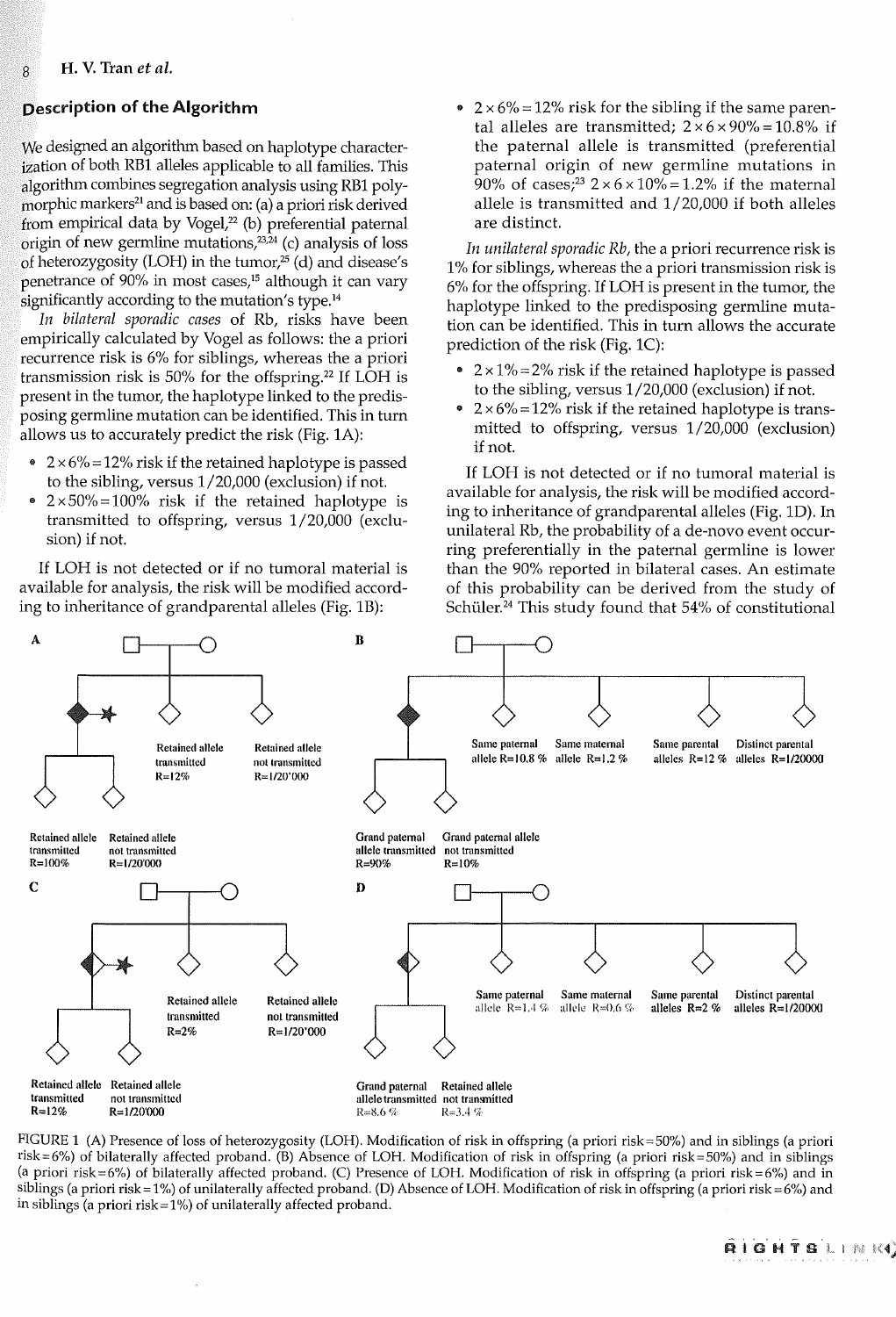RBl mutations in sporadic unilateral Rb were de nova, 29% mosaics in nature, and 17% transmitted from an unaffected parent (incomplete penetrance, two from the father and two from the mother). Therefore, the preferential paternal origin in cases of sporadic unilaterally affected patients can be estimated at  $90\% \times 54 + 50\% \times 46 = 72\%$  [90% (preferential paternal origin) of 54% (de nova mutants) + half (absence of preferential paternal origin) of 46% (mosaic and transmitted mutants)]:

- $2 \times 1\% = 2\%$  risk if the same parental alleles are transmitted to the sibling,  $2 \times 1 \times 72\% = 1.4\%$  if the paternal allele is transmitted,  $2 \times 1 \times 28\% = 0.6\%$  if the maternal allele is transmitted and 1/20,000 if bath alleles are distinct.
- $2 \times 6 \times 72\% = 8.6\%$  risk in case of inheritance of the grandpaternal haplotype in offspring, versus  $2 \times 6 \times 28\% = 3.4\%$  for the grandmaternal.

Finally the new modified calculated risk of Rb's recurrence was adjusted to a penetrance of 90%.15

The siblings and offspring of affected patients were then classified into two categories: (a) low-risk  $(≤1.08)$  $%$ ), and (b) significant-risk ( $>1.08%$ ).

#### RESULTS

A total of 304 kindreds with sporadic Rb were enrolled and analyzed. Out of these 304 index patients, 134 had first degree relatives and were included. Seventy-nine (59%) Rb patients were unilateral and 55 (41%) bilateral. Linkage analysis was based on the segregation of the RBl allele in a total of 570 individuals. There were 168 first degree relatives of the index patient. Eighty-four out of 146 siblings, 15 out of 22 offspring who were younger than 48 months of age at the time of the linkage analysis and older than 48 months of age by December 2006, were enrolled. Mean age was  $26.9 \pm 17.2$  months (range from birth to 47 months of age). Mean follow up time was of  $60.8 \pm 15.7$  months.

#### Classical **Clinical Follow-up**

During this time, one new case of Rb was diagnosed from among the sibling's group at 8 months of age; from a significant-risk relative Rb's recurrence of  $1.4 \times 90\% = 1.26\%$  upon our algorithm, 6 months after the first examination and linkage analysis. It was a unilateral Rb due to a R255X mutation, stage C (ABC classification) that was successfully cured by conservative therapy consisting of chemo-, thermo-, and cryo-therapy without radiotherapy. The remaining patients were followed until the age of 4 years and did not develop Rb. All the patients ( $n = 69$ ) older than 4 years were also examined clinically and none of them had Rb.

TABLE 3 New cumulated calculated recurrence risk of retinoblastoma.

| Number of<br>patients | Low risk | Significant<br>risk | Cumulated<br>calculated risk (%) |
|-----------------------|----------|---------------------|----------------------------------|
| Siblings              | 61       | 23                  | 116.2                            |
| Offspring             |          |                     | 61.3                             |

#### Expected Occurrence **of** New Patients **with** Rb **using our Algorithm**

Linkage analysis was informative in 129 (96%) families. Molecular analysis of tumor tissue identified 23 LOH out of 38 (61%). Sixty-one of these siblings were classified as low-risk of which 21 were at no risk given the inheritance of an entirely different haplotype than the proband and 23 patients were considered at significant risk.

Eight of 15 offspring were at minimal risk of which one was at no risk. Seven patients were of significant risk. The data are summarized in Table 3.

Applying our algorithm to this cohort of patients, we expected 1.77 new declared cases of Rb (cumulated risk of recurrence: 1.162 for the siblings group and 0.613 for the offspring) during the pre-defined follow-up period. It should be noted that none of the patients with a different haplotype to the index patient developed Rb and that the new Rb patient occurred in the group at significant risk.

#### **DISCUSSION**

Retinoblastoma is a malignant tumor that originates from progenitors of retinal sensory cells. Affected children will therefore develop Rb very early in life, during the period of cellular maturation. In contrast, Rb is extremely rare in adults, where it sometimes arises from retinoma, a related benign lesion.

Survival rate and prevention of blindness in Rb patients depend on accurate and early diagnosis. If Rb is newly diagnosed in a family, examination of the retina is mandatory in all relatives at risk to exclude the presence of retinal tumor. Genetie counseling is required to identify relatives with an increased risk. If relatives at risk are still in early childhood, repeated EUAs are mandatory. Therefore, the primary goal of molecular testing is to identify high-risk individuals while avoiding repeated examinations (a total of nine EUAs is necessary to cover the period of potential retinal oncogenesis). Classically, genetic counseling of families with sporadic Rb has been based on a priori risk derived from the compilation of empiric data.<sup>22</sup> The a priori risk of recurrence for siblings of sporadic bilateral Rb patients is 6% and 50% for offspring. In sporadic unilateral Rb, these risks are  $1\%$  and  $6\%$ respectively. All patients at risk are then placed under a rigorous program of ophthalmoscopic EUA, despite the fact that only a fraction of them has inherited the Rb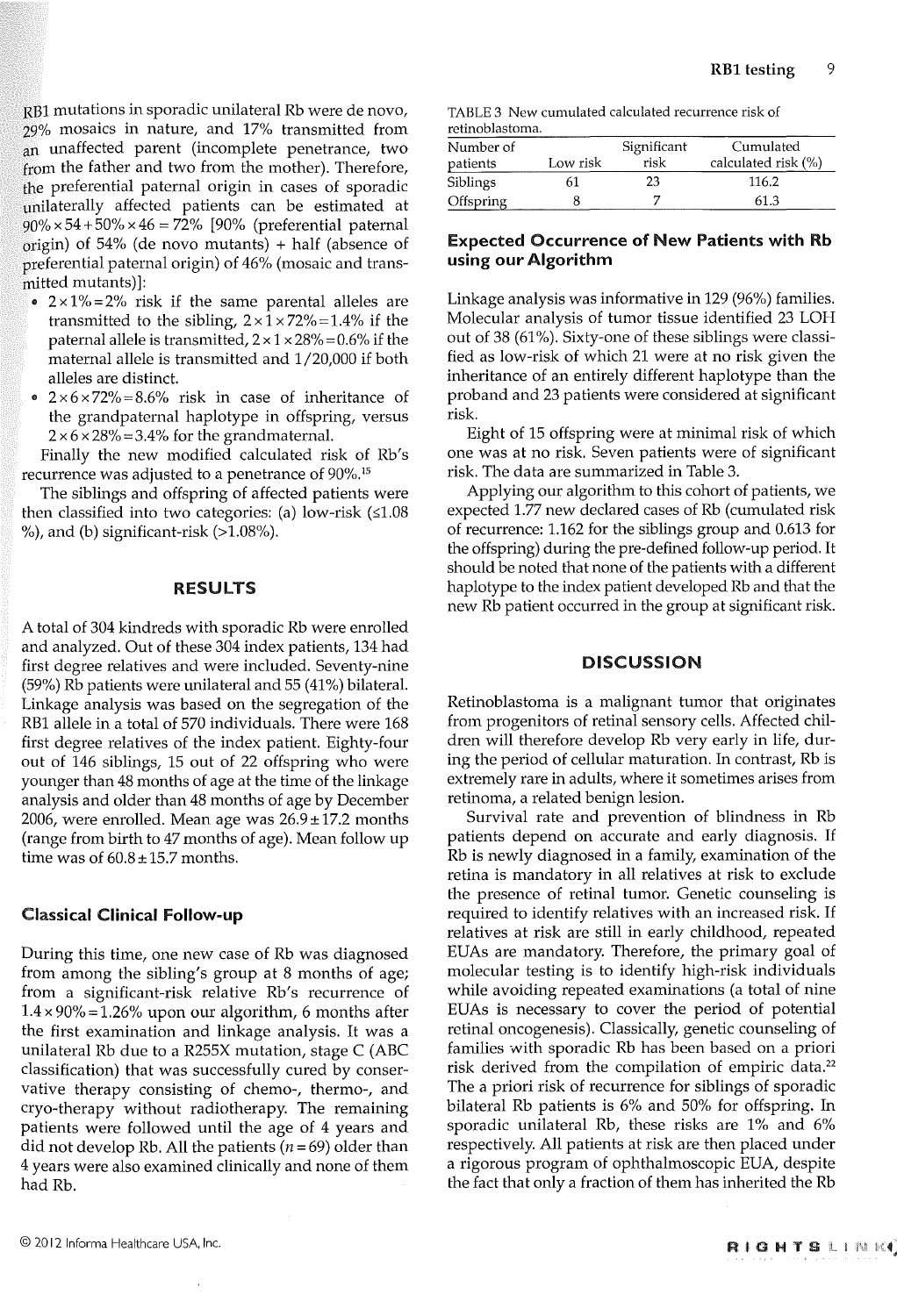predisposition. To overcome the genetic burden in relatives of index Rb patients, it has been proposed more recently to screen directly for the presence of the disease-causing RBl mutation. Noorani demonstrated that identification of the oncogenic mutation is cost-effective when compared to conventional screening consisting of repeated EUAs.13 However, their study was based on molecular scanning of the 180-Kb RBl gene, which is hampered by a low yield of only 40-45% (80-90% in bilateral cases and 10-15% in unilateral cases). In other words, a significant proportion of families are left without molecular diagnosis. This suggests that, nowadays, no single methodology will be fully sensitive, accurate and economic.

In the current study, an algorithm based on linkage analysis identified patients with true risk, except in situations where a sporadic unilateral Rb patient is a low proportion mosaic for a large RBl gene deletion. In such a case the risk would be overestimated in the sibling, whereas the risk prediction in the offspring would tend towards either overestimation or loss of informativity. This strategy is efficient (informative in 96% of the families) and can be universally applied. More importantly, the expected recurrence risk of Rb in relatives was in accordance with the natural observed recurrence rate in our cohort without false negative cases. Applying our algorithm, we would have been able to avoid unnecessary EUA surveillance in 69 of 99 (69.7%) patients, with a total of 362 EUAs circumvented. Therefore patients at significant risk should be automatically assigned to a follow-up under narcosis until 4 years of age, although, Abramson reported that the majority of the Rb is diagnosed before the age of 28 months. 26 While in minimalrisk patients, this heavy surveillance can be replaced by a regular ophthalmoscopy without anaesthesia.

RFLP and VNTR analysis are less used and our institution has been primarily proceeding with direct mutation screening since 2006. However, when necessary, we are using polymorphie short tandems (STR) as recommended by the Best Practice Guidelines of the European Molecular Genetics Quality Network (EMQN) for indirect testing of RB1.<sup>17</sup> This algorithm represents a good alternative when mutational screening failed to identify the disease-causing mutation. It is also a cost-effective approach in centers with limited financial resources. In addition, linkage analysis has never been validated for the detection of risk recurrence in sporadic cases of Rb and the present algorithm proved to be reliable in a long-term follow up to modify the a priori risk of Rb transmission.

#### ACKNOWLEDGMENTS

*Declaration of interest:* The authors report no conflicts of interest. The authors alone are responsible for the content and writing of the paper.

#### REFERENCES

- 1. Kivela T. The epidemiological challenge of the most frequent eye cancer: retinoblastoma, an issue of birth and death. Br J Ophthalmol 2009;93:1129-1131.
- 2. Munier FL, Balmer A, van Melle G, Gailloud C. Radial asymmetry in the topography of retinoblastoma. Clues to the cell of origin. Ophthalmic Genet 1994;15:101-106.
- 3. Xu XL, Fang Y, Lee TC, Forrest D, Gregory-Evans C, Almeida D, Liu A, Jhanwar SC, Abramson DH, Cobrinik D. Retinoblastoma has properties of a cone precursor tumor and depends upon cone-specific MDM2 signaling. Cell 2009;137:1018-1031.
- 4. Seregard S, Lundell G, Svedberg H, Kivela T. Incidence of retinoblastoma from 1958 to 1998 in Northern Europe: advantages of birth cohort analysis. Ophthalmology 2004; 111: 1228-1232.
- 5. Broaddus E, TophamA, SinghAD. Incidence of retinoblastoma in the USA: 1975-2004. Br J Ophthalmol 2009;93:21-23.
- 6. Knudson AG. Mutation and cancer: statistical study of retinoblastoma. Proc Nat! Acad Sei USA 1971;68:820-823.
- 7. Cavenee WK, Dryja TP, Phillips RA, Benedict WF, Godbout R, Gallie BL, Murphree AL, Strong LC, White RL. Expression of recessive alleles by chromosomal mechanisms in retinoblastoma. Nature 1983;305:779-784.
- 8. Friend SH, Bernards R, Rogelj S, Weinberg RA, Rapaport JM, Albert DM, Dryja TP. A human DNA segment with properties of the gene that predisposes to retinoblastoma and osteosarcoma. Nature 1986;323:643-646.
- 9. Shimizu T, Toguchida J, Kato MV, Kaneko A, Ishizaki K, Sasaki MS. Detection of mutations of the RBl gene in retinoblastoma patients by using exon-by-exon PCR-SSCP analysis. Am J Hum Genet 1994;54:793-800.
- 10. Lohmann, DR, Brandt B, Passarge E, Horsthemke B. [Molecular genetics and diagnosis of retinoblastoma. Significance for ophthalmologic practice.] Ophthalmologe 1997;94:263-267
- 11. Klutz M, Horsthemke B, Lohmann DR. RBl gene mutations in peripheral blood DNA of patients with isolated unilateral retinoblastoma. Am J Hum Genet 1999;64:667-678.
- 12. Draper GJ, Sanders BM, Brownbill PA, Hawkins MM. Patterns of risk of hereditary retinoblastoma and applications to genetic counselling. Br J Cancer 1992;66:211-219.
- 13. Noorani HZ, Khan HN, Gallie BL, Detsky AS. Cost comparison of molecular versus conventional screening of relatives at risk for retinoblastoma. Am J Hum Genet 1996;59:301-307.
- 14. Harbour JW. Overview of RB gene mutations in patients with retinoblastoma. Implications for clinical genetic screening. Ophthalmology 1998;105:1442-1447.
- 15. Lohmann DR. RBl gene mutations in retinoblastoma. Hum Mutat 1999;14:283-288.
- 16. Richter S, Vandezande K, Chen N, Zhang K, Sutherland J, Anderson J, Han L, Panton R, Branco P, Gallie B. Sensitive and efficient detection of RBl gene mutations enhances care for families with retinoblastoma. Am J Hum Genet 2003;72:253-269.
- 17. Lohmann D, Scheffer H, Gallie B. Best Practice Guideline for Molecular Analysis of Retinoblastoma. European Molecular Genetics Quality Network. 2002;SMT4-CT99-7515.
- 18. Southern EM. Detection of specific sequences among DNA fragments separated by gel electrophoresis. J Mol Bio! 1975;98:503-517.
- 19. Bronstein I. Rapid and sensitive detection of DNA in Southern blots with chemiluminescence. Biotechniques 1990;8:310-104.
- 20. Lohmann DR, Brandt B, Hopping W, Passarge E, Horsthemke B. The spectrum of RBl germ-line mutations in hereditary retinoblastoma. Am J Hum Genet 1996;58:940-949.

'